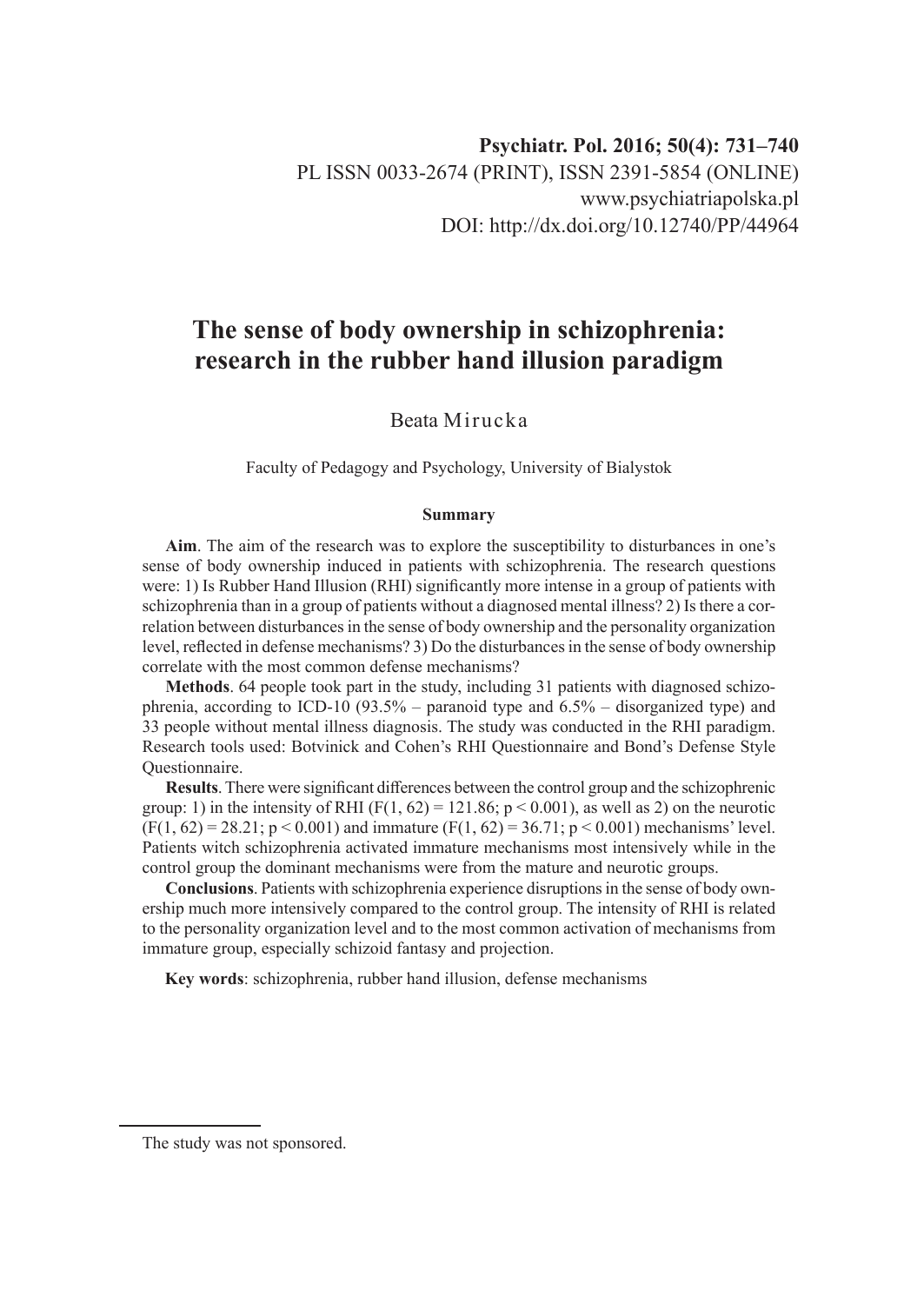*We use part of the mind as a screen (…). One of things the screen hides most effectively is the body, our own body.*

Antonio Damasio [1]

# **Introduction**

The intensification of the studies on the sense of body ownership was initiated by a spectacular experiment by Botvinick and Cohen [2], based on which the possibility of inducing an illusion of an external object incorporation – in this case an illusion of having a rubber hand instead of one's own (Rubber Hand Illusion – RHI) – was demonstrated. It was enough to, with the help of a little brush, synchronously stimulate an artificial hand placed in front of the subject and his/her own hand remaining out of sight, for the rubber hand to be perceived as one's own after several minutes. The illusion turned out to be so intense that an attempt to hit the rubber hand with a hammer or to sting it with a needle enhanced a very strong emotional reaction, which was expressed vocally through screaming and in an increased galvanic skin response [3]. The fMRI showed activity in the insula and anterior cingulate cortex areas. Changes were also noted in interoceptive sensations related to fear and danger, which suggests that the rubber hand was included in the body representation not only structurally, but also affectively [4]. Moreover, a disturbance in temperature regulation occurred in one's own, real hand, mentally separated from the body, which may mean a slowdown in speed of processing the somatosensory information in that limb [5].

The results of Botvinick and Cohen's experiment called into question the hitherto prevailing beliefs concerning the sources of body awareness. The domination of proprioception over other sensual experiences, in particular visual, in shaping of the sense of body ownership, ceased to be an obvious fact, especially that the participants of RHI experiment clearly located the feeling of touch in the rubber hand, and not in the biological hand. Moreover, the analysis of neurological and psychiatric disorders (e.g., alien limb syndrome, depersonalisation symptoms in psychotic disorders, anorexia nervosa, or relatively recently identified BIID – Body Integrity Identity Disorder) put into question the simple mechanism of proprioceptive experiencing one's own body as a basis for the sense of body ownership [6, 7].

Two different positions were taken when explaining the phenomenon of artificial disturbances in the sense of arm ownership. The first one, represented by Botvinick and Cohen [2], and later strongly supported by Armel and Ramachandran [8], was characterized by a definite rejection of the unimodal basis of the sense of body ownership. It was assumed that only multisensory integration, i.e. connection of at least three sources of information: visual, tactile and proprioceptive can provide the subject with the capacity to correctly identify one's own body. The mind, on the other hand, creates an illusion through an uncommon usage of accessible visual and tactile information, while the former is perceived as more reliable.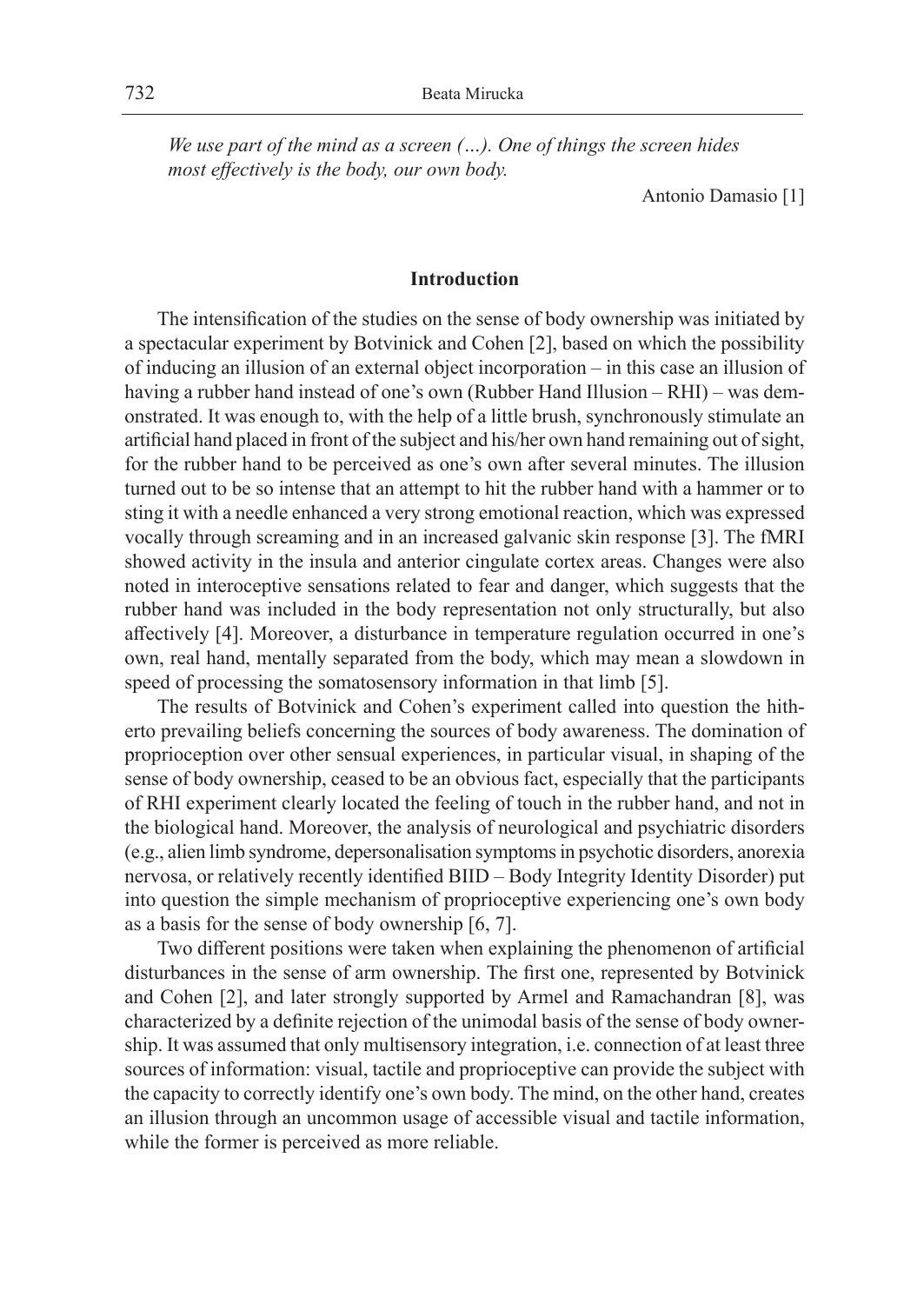The representatives of the second, opposite approach to the understanding of RHI creation mechanism, among others Tsakiris and Haggard [8], underline the importance of top-down processes, i.e. the significant influence of body-related representations (body image or body scheme) in the appearance of the illusion of rubber hand properties. The scientists conducted a series of experiments, where through manipulating the properties of the artificial limb as well as the time and space conditions, they proved that a simple connection of sensory information is not a sufficient condition for illusion creation. It turned out that 1) replacing the duplicate of a biological limb with a small flat board or a stick, or 2) changing the spatial position of the rubber hand (shifting it by 90 degrees from its natural position), as well as 3) asynchronous tactile stimulation significantly weaken or even completely suppress the illusion of having a rubber hand [8, 9]. The results of the conducted experiments provided strong arguments to support the thesis about the key role of top-down perception processes, in which the structural-spatial body representation has probably key meaning in elaborating multimodal stimuli, rendering the subject resistant to false experience of owning a body.

Disorders in the sense of body ownership are revealed particularly clearly in case of patients with schizophrenia. In this group, the susceptibility to RHI is significantly higher than in the control group, which means that the illusion is created much faster (sometimes even before the beginning of tactile stimulation), and the proprioceptive drift takes a higher value [10, 11]. Taking into account the fact that one of the important symptoms of schizophrenia is disturbed perception of authorship, i.e. placing the source of action beyond oneself, in the external surroundings (delusions of control are its most spectacular representation), as well as the feeling of limited control over one's own body, it can be assumed with a big dose of probability that patients with schizophrenia have a disturbed body representation system [12]. Those disorders concern above all the body scheme, its kinetic dimension (e.g., sense of limited ability to act) and kinesthetic dimension (hallucinations regarding one's body appearance: feeling of change in proportions, size and weight of the body, sense of fragmentation or of losing body boundaries). An unstable and disorganized body scheme in patients with schizophrenia weakens the resistance to a mistake of wrong body identification, contributing to its very peculiar experiencing – fragmented, foreign, sort of lost [13, 14]. Ultimately, the weakened and disturbed sense of body reflects on the weakened sense of bodily self, as well as more broadly, sense of the Self [11, 15].

Due to the complete lack of information in the Polish literature about the research conducted in the paradigm of RHI, the first attempts to fill this blank were undertaken.

# **Aim**

The main purpose of the presented research was to explore the phenomenon of susceptibility to disturbances in one's sense of body ownership (to be exact – the left hand), experimentally induced in patients suffering from schizophrenia. The answer to the following research questions was searched for:

1) Is RHI significantly more intense in a group of patients with schizophrenia than in a group of people without a diagnosed mental illness?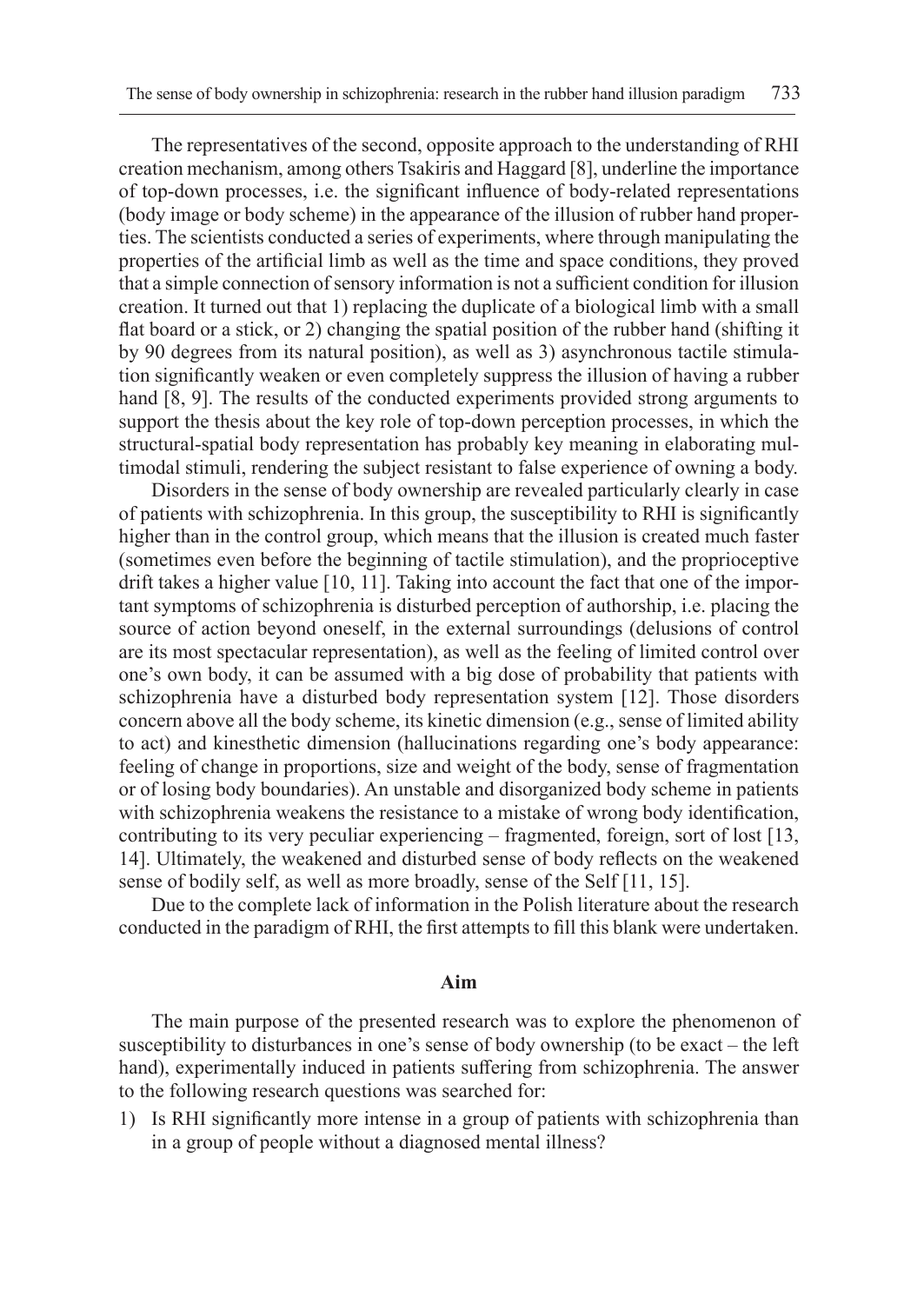- 2) Is there an important correlation between the disturbances in the sense of body ownership and the personality organization level, reflected in a scope of most commonly activated defense mechanisms (out of the groups of mature, neurotic or immature mechanisms)?
- 3) Do the disturbances in the sense of body ownership correlate with the most common activation of specific defense mechanisms from within the group of immature mechanisms, such as somatisation or dissociation?

# **Material**

64 subjects divided in two groups took part in the study. There were 31 patients suffering from schizophrenia in the first group (14 women and 17 men), aged between 19 and 40 ( $M = 28.42$ ; SD = 5.90), while in the second, control group, there were 33 individuals (23 women and 10 men) without mental illness diagnosis, aged from 19 to 30 ( $M = 24.67$ ; SD = 2.63). Within the schizophrenic group, 29 patients (93.5%) were diagnosed with paranoid schizophrenia, and the remaining 2 patients (6.5%) with disorganized schizophrenia, according to ICD-10. Around 32.3% of patients fell ill before reaching 18 years of age, as opposed to the remaining 67.7%, who became ill after the age of 18. The average duration of illness was ca. 7.58 years  $(SD = 5.06)$ and was not shorter than two years in any of the cases. The number of hospitalization events varied from none to five  $(M = 1.90; SD = 1.16) - 12$  patients experienced a stay on a psychiatric ward once and two patients had never been hospitalized. Nonetheless, all patients suffering from schizophrenia were treated pharmacologically, as well  $as - except$  one patient  $(3.2%)$  – had undergone or were in the process of undergoing psychotherapy, either individual (29%) or in a group (67.8%).

Both groups were rather homogeneous in respect of such demographic data as place of living. In the control group, only three persons (9.1%), and in the schizophrenia group six persons (19.4%) came from villages, while all the others were from cities. Civil status in both groups was also comparable; most of subjects were single: 90.9% in the control group and 93.5% in the schizophrenia group. The other individuals were married. There were differences in education level. The majority of patients suffering from schizophrenia (74.2%) had reached secondary or vocational education level, while only 8 people (25.8%) had higher education degrees. On the other hand, 20 people (60.6%) from the group without a diagnosed mental illness had a higher education degree, while the remaining 13 (39.4%) reached secondary education level.

All study subjects gave their informed consent for participation in the study.

### **Method**

The following tools were used in the study:

1) Bond's Defense Style Questionnaire (DSQ) (1993). This tool serves to evaluate defensive preferences that reflect in one's system of attitudes and beliefs. By referring to Vaillant's concept, the authors of DSQ adopted an approach that defense mecha-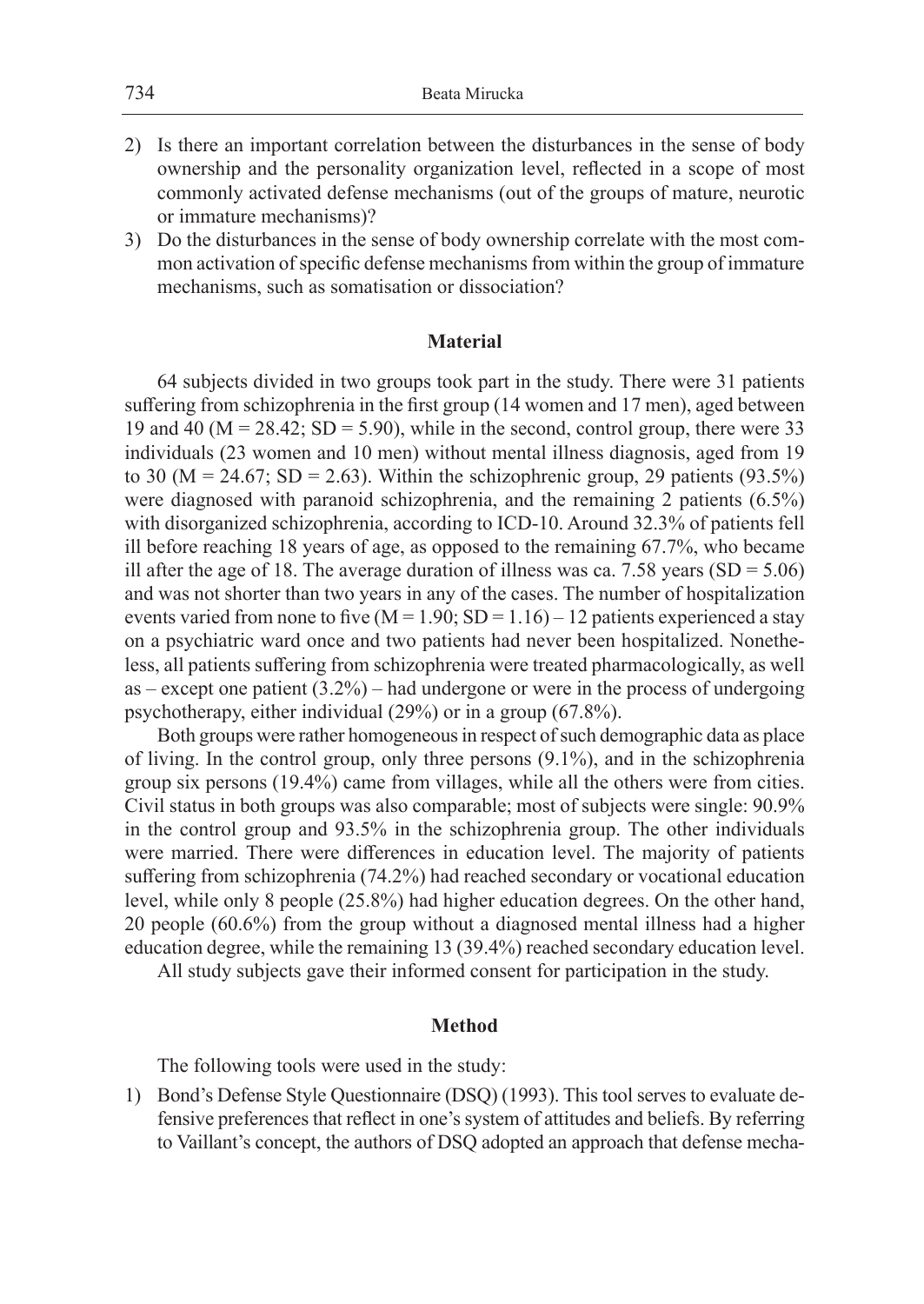nisms, employed to reduce danger, vary in terms of maturity level. This maturity is described through the level, in which the image of reality was distorted. They created a three-level defense mechanisms hierarchy – from the least to the most mature [16]. The subjects completed DSQ before participating in RHI procedure.

2) Rubber Hand Illusion procedure and Botvinick and Cohen's RHI Questionnaire (1998). The research was conducted within the rubber hand illusion paradigm. Each subject – both from control and schizophrenic group – underwent an RHI procedure. A subject sat at a table with a rubber hand lying on it, while his/her real left hand was placed behind a screen so that it remained beyond the individual's eyesight. Then, the experimenter began a 10-minute long simultaneous tactile stimulation of both rubber and real left hand with a little brush. The subject's task was to constantly observe the touched rubber hand during the experiment. After the stimulation was terminated, the subject filled in the RHI Questionnaire that was to estimate the strength of illusion the individual underwent during the experiment [2]. The proprioceptive drift's was not examined.

# **Results**

In order to find the answer to the first research question regarding significant differences in RHI intensity between the control group (subjects without a diagnosed mental illness) and the group of patients with schizophrenia, a univariate analysis of variance (ANOVA) was performed. As a result of those analyses, a statistically significant effect of RHI variable was obtained,  $F(1, 62) = 121.86$ ;  $p < 0.001$ . This means that patients suffering from schizophrenia, compared to subjects from the control group, experienced disturbances in the sense of body ownership in a much more intense manner. Adetailed analysis of the results shows that the biggest significant differences between groups concern mainly four experiences: 1) sense of ownership of a rubber hand  $(Q3)$ ; 2) sense of increased number of limbs (Q5); 3) sense of transformation of one's own hand into a rubber one (Q7); and 4) sense of one's own hand becoming similar in appearance to the rubber hand (Q9), (see Table 1).

| Self-Report RHI Questionnaire                                                                         | Control group<br>$N = 33$ |           | schizophrenic group<br>$N = 31$ |           | Significance of<br>differences |       |
|-------------------------------------------------------------------------------------------------------|---------------------------|-----------|---------------------------------|-----------|--------------------------------|-------|
|                                                                                                       | M                         | <b>SD</b> | M                               | <b>SD</b> | F(1, 62)                       | р     |
| Q1. It seemed as if I were feeling the touch<br>of the paintbrush where I saw the rubber<br>hand.     | 6.73                      | 0.45      | 6.97                            | 0.18      | 7.63                           | 0.01  |
| Q2. It seemed as though the touch I felt<br>was caused by the paintbrush touching<br>the rubber hand. | 6.00                      | 0.90      | 6.45                            | 1.15      | 3.08                           | 0.08  |
| Q3. I felt as if the rubber hand was my<br>hand.                                                      | 5.48                      | 1.28      | 6.61                            | 0.56      | 20.47                          | 0.001 |

Table 1. **Mean and standard deviation rating for each item in the self-report RHI Questionnaire for each group: control and schizophrenic**

*table continued on the next page*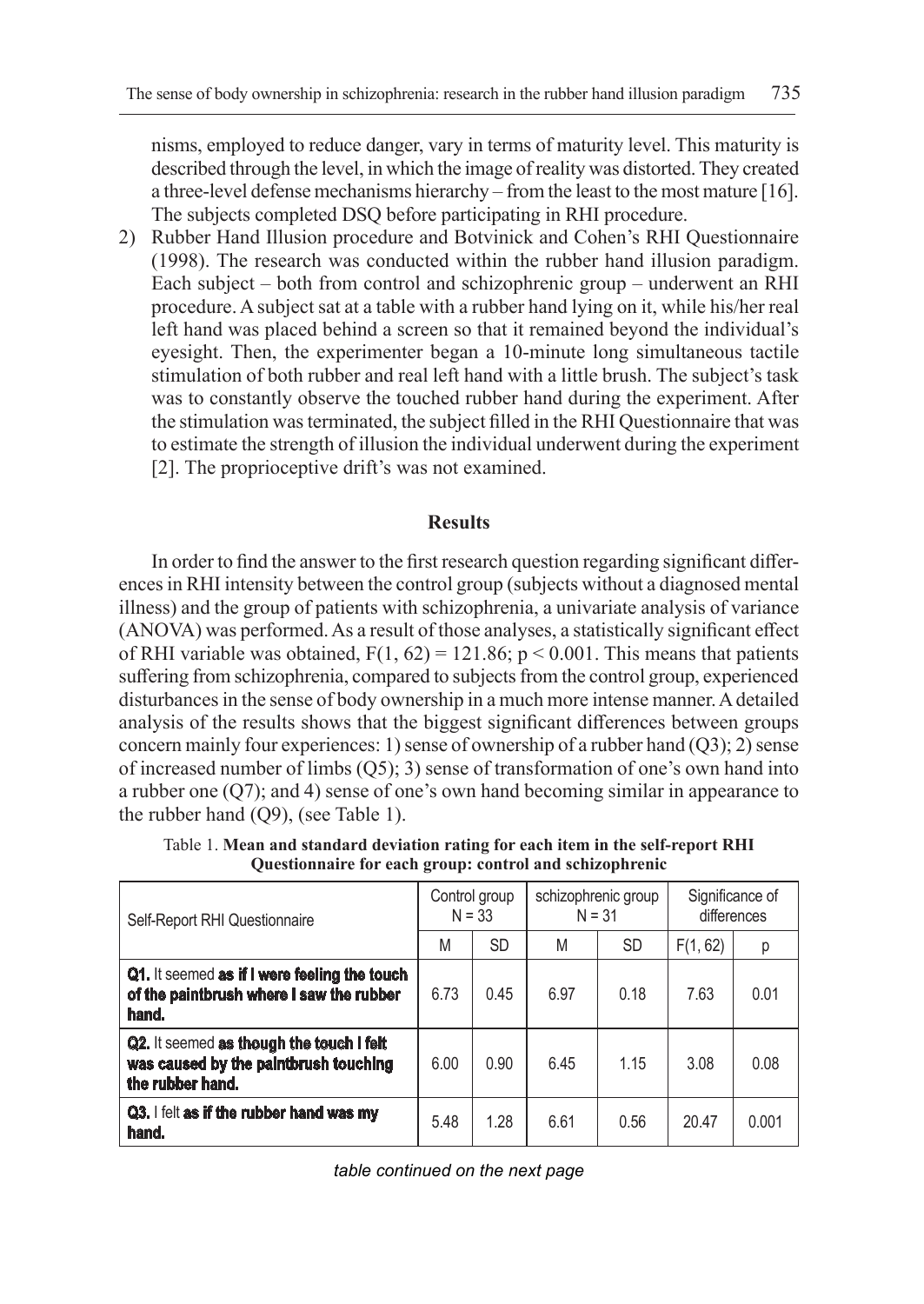| Q4. I felt as if my real hand were drifting<br>towards the rubber hand.                                                       | 2.85 | 1.35 | 3.58 | 1.96 | 3.06  | 0.08  |
|-------------------------------------------------------------------------------------------------------------------------------|------|------|------|------|-------|-------|
| Q5. It seemed as if I had more than one of<br>the hand that was being brushed.                                                | 1.62 | 1.01 | 4.61 | 1.76 | 68.68 | 0.001 |
| Q6. It seemed as if the touch I was feeling<br>came from somewhere between my own<br>hand and the rubber hand.                | 2.79 | 1.27 | 3.74 | 1.63 | 6.86  | 0.01  |
| Q7. It felt as if my real hand was turning<br>"rubbery".                                                                      | 2.57 | 1.78 | 5.48 | 1.12 | 59.95 | 0.001 |
| Q8. It appeared visually as if the rubber<br>hand was drifting towards my hand.                                               | 2.91 | 1.33 | 3.84 | 1.65 | 6.16  | 0.05  |
| Q9. The rubber hand began to resemble<br>my own hand in terms of shape, skin tone,<br>freckles, or some other visual feature. | 4.51 | 1.72 | 6.58 | 0.76 | 37.82 | 0.001 |

The results of the variance analysis demonstrated in Table 2 show that there are significant differences in the level of neurotic mechanisms  $(F(1, 62) = 28.21; p < 0.001)$ and immature mechanisms (F(1, 62) = 36.71;  $p < 0.001$ ) between the two groups. On the other hand, there are no significant differences between groups in the scope of mature mechanisms. In the schizophrenic group the mechanisms from immature group were most intensively activated, especially the following two: schizoid fantasies  $(M = 15.58; SD = 2.99)$  and projection  $(M = 15.00; SD = 2.71)$ . In the control group, the main defense mechanisms were the ones from the mature group, above all humor  $(M = 12.79; SD = 2.81)$ , and from immature group – rationalization  $(M = 12.06;$  $SD = 2.38$ ). In some other classifications (e.g., Meissner's classification), rationalization mechanism is placed in the neurotic mechanisms group [17].

| Defense mechanisms |       | Control group<br>$N = 33$ | $N = 31$ | Schizophrenic group | Significance<br>of differences |       |  |
|--------------------|-------|---------------------------|----------|---------------------|--------------------------------|-------|--|
|                    | M     | <b>SD</b>                 | M        | <b>SD</b>           | F(1; 62)                       | р     |  |
| <b>MATURE</b>      | 40.79 | 7.20                      | 37.39    | 11.39               | 2.06                           | n.s.  |  |
| Anticipation       | 9.54  | 2.84                      | 11.00    | 3.66                | 3.18                           | n.s.  |  |
| Humor              | 12.79 | 2.81                      | 8.55     | 3.29                | 30.75                          | 0.001 |  |
| Suppression        | 10.24 | 4.00                      | 7.97     | 3.48                | 5.86                           | 0.05  |  |
| Sublimation        | 8.21  | 3.41                      | 9.87     | 4.77                | 2.59                           | n.s.  |  |
| <b>NEUROTIC</b>    | 30.27 | 7.83                      | 43.81    | 12.20               | 28.21                          | 0.001 |  |
| Pseudo-altruism    | 8.61  | 2.68                      | 12.39    | 4.01                | 19.86                          | 0.001 |  |
| Idealization       | 6.94  | 2.96                      | 9.42     | 3.59                | 9.13                           | 0.01  |  |
| Reaction formation | 8.39  | 3.22                      | 11.45    | 4.02                | 11.33                          | 0.001 |  |

Table 2. **Comparison of the results from DSQ: differences between the two study groups measured by ANOVA variance analysis**

*table continued on the next page*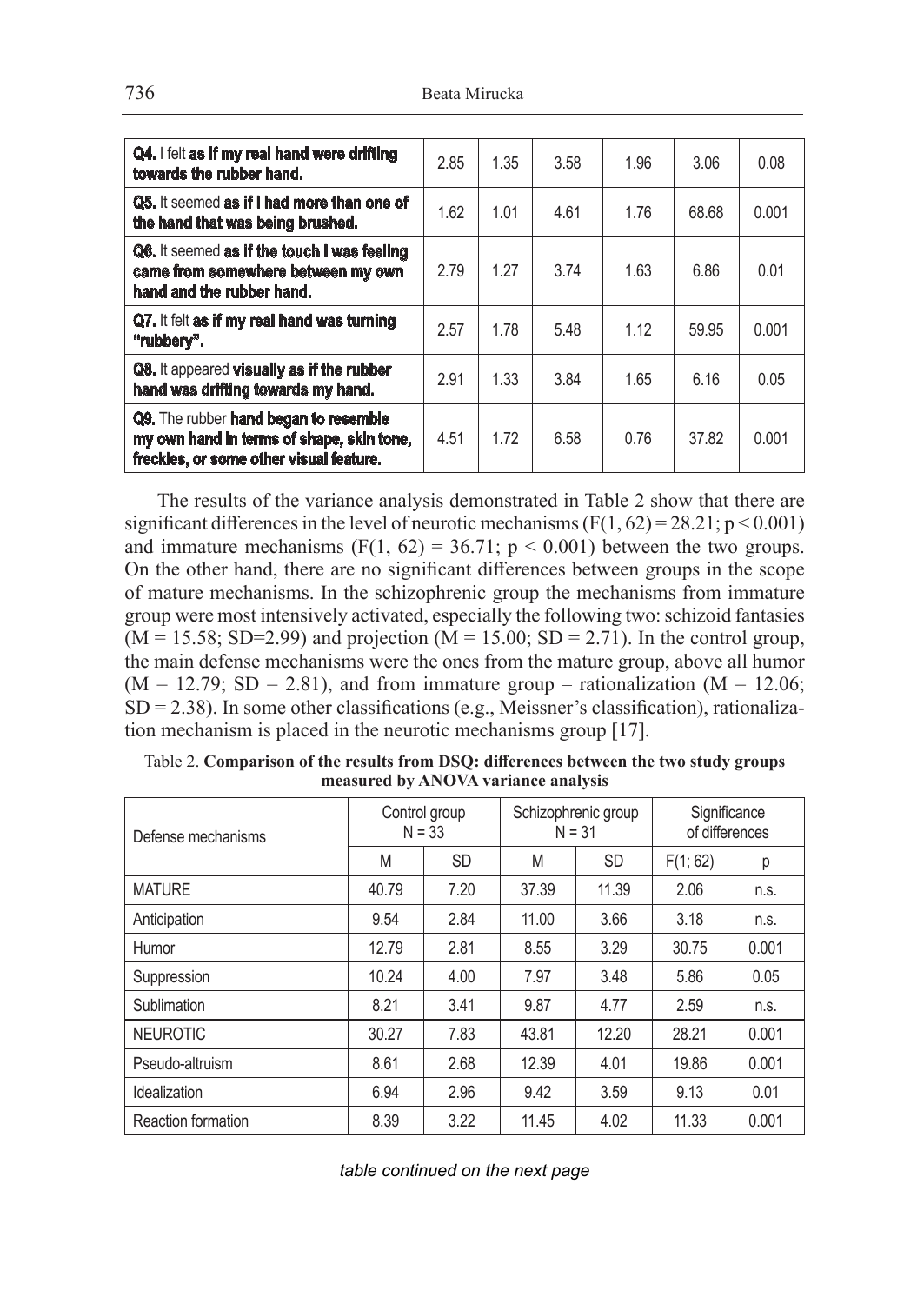| Undoing             | 6.33  | 3.07  | 10.55  | 4.24  | 20.94  | 0.001 |
|---------------------|-------|-------|--------|-------|--------|-------|
| <b>IMMATURE</b>     | 92.64 | 21.15 | 122.35 | 17.83 | 36.71  | 0.001 |
| Acting out          | 10.45 | 4.20  | 8.32   | 5.00  | 3.43   | n.s.  |
| Denial              | 6.51  | 3.49  | 7.39   | 2.75  | 1.22   | n.s.  |
| Devaluation         | 7.33  | 2.86  | 9.77   | 2.69  | 12.33  | 0.01  |
| Displacement        | 5.56  | 3.00  | 9.22   | 3.41  | 20.71  | 0.001 |
| <b>Dissociation</b> | 7.54  | 3.39  | 5.00   | 2.43  | 11.76  | 0.001 |
| Schizoid fantasy    | 7.42  | 4.05  | 15.58  | 2.99  | 82.87  | 0.001 |
| Isolation           | 7.36  | 4.43  | 11.68  | 2.95  | 20.71  | 0.001 |
| Passive aggression  | 7.03  | 3.15  | 9.29   | 3.31  | 7.84   | 0.01  |
| Projection          | 5.03  | 3.19  | 15.00  | 2.71  | 180.75 | 0.001 |
| Rationalization     | 12.06 | 2.38  | 9.93   | 2.77  | 10.87  | 0.01  |
| Somatization        | 8.15  | 3.82  | 10.29  | 4.19  | 4.56   | 0.05  |
| Splitting           | 8.15  | 3.82  | 10.87  | 3.14  | 9.62   | 0.01  |

n.s. – non-significant differences

In order to determine the strength of the relationship between RHI intensity and defense mechanisms, Pearson's correlation coefficient was calculated (see Table 3). The correlations turned out to be moderate or strong between the majority of RHI Questionnaire positions (except Q1, Q2 and Q4) and 9 out of 40 defense mechanisms. Other correlations were very weak; hence, they were omitted in Table 3. A particularly strong, positive correlation exists between RHI Questionnaire results and two immature defense mechanisms: 1) schizoid fantasies ( $r = 0.64$ ;  $p < 0.001$ ); and 2) projection  $(r = 0.70; p \le 0.001)$ .

| <b>RHI</b> Questionnaire | Q1 | Q2 | Q3       | Q4 | Q <sub>5</sub> | Q6                       | Q7        | Q8                       | Q9         | Total     |
|--------------------------|----|----|----------|----|----------------|--------------------------|-----------|--------------------------|------------|-----------|
| Humor                    | ۰  | ۰  |          | ٠  | $-0.42**$      | $\overline{\phantom{a}}$ | $-0.33**$ | $\overline{\phantom{a}}$ | $-0.35***$ | $-0.43**$ |
| Pseudo-altruism          | -  |    |          | -  | $0.36**$       | $0.32***$                | $0.47**$  | ٠                        | $0.31*$    | $0.43***$ |
| Reaction formation       | ٠  | ۰  |          | ٠  | $0.35***$      |                          | $0.39**$  |                          |            | $0.43**$  |
| Undoing                  | -  | ۰  |          | ٠  | $0.37**$       | $\overline{\phantom{a}}$ | $0.40**$  | $\overline{\phantom{a}}$ | $0.33**$   | $0.44***$ |
| Displacement             | ۰  | ۰  |          | -  | ۰              | $\overline{\phantom{a}}$ | $0.37***$ | $\overline{\phantom{a}}$ |            | $0.34***$ |
| <b>Dissociation</b>      | ٠  | ۰  |          | ٠  | $-0.37**$      | $-0.34***$               | ٠         | ۰                        | -          | $-0.40**$ |
| Schizoid fantasy         | ٠  | ۰  | $0.31*$  | ٠  | $0.62**$       | $0.35***$                | $0.58***$ | $0.32**$                 | $0.31*$    | $0.64***$ |
| <b>Isolation</b>         | ٠  | ۰  |          | -  | $0.35***$      |                          |           | $\overline{\phantom{a}}$ | $0.31*$    | $0.40**$  |
| Projection               | ٠  |    | $0.43**$ | ٠  | $0.65***$      | $0.40**$                 | $0.59**$  | $0.36**$                 | $0.42**$   | $0.70**$  |

Table 3. **Pearson's correlation coefficients for relationships between defense mechanisms variables and RHI variables**

 $*$ p < 0.05;  $*$  $*$ p < 0.01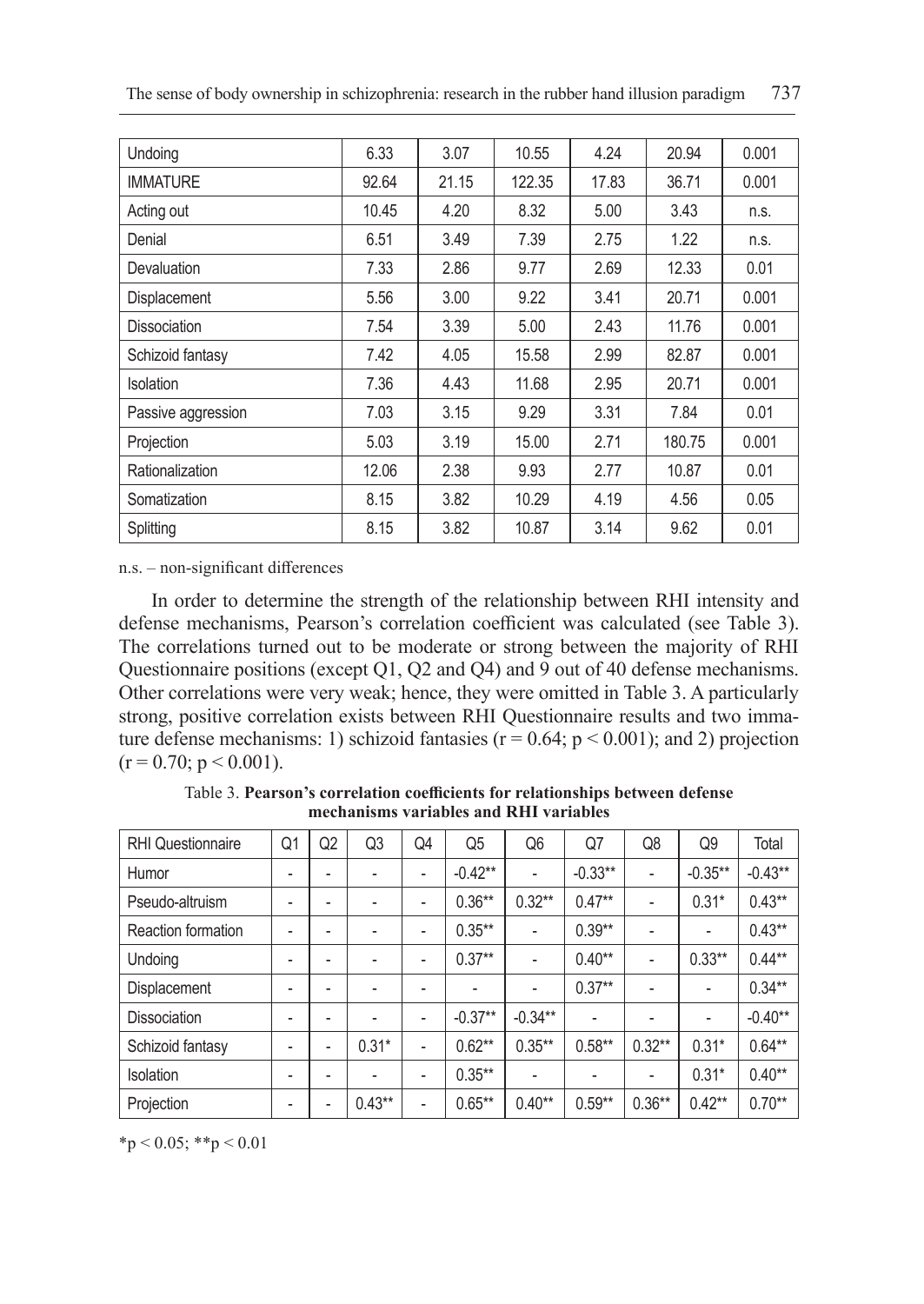# **Analysis of the results**

The obtained results of the study conducted in the RHI paradigm show that patients with schizophrenia experience disruptions in the sense of body ownership much more intensively in comparison with the control group  $(F(1, 62) = 121.86; p \le 0.001)$ . The rubber hand illusion occurred in both groups; however, the experimentally induced disruption in the sense of body ownership was much broader and more intensive in the schizophrenic group. Moreover, it reflected not only in tactile illusion (equally strong in both groups), but above all in a significant change in the manner of experiencing one's own body, among others in the sense of ownership of a rubber hand, sense of increased number of limbs or in the sense of transformation of one's own hand into a rubber one. The obtained results confirmed former studies, also conducted in the RHI paradigm [18–20].

Differences in RHI intensity are in a clear and significant way related to the subjects' level of personality organization expressed in the group of most often activated defense mechanisms. The dominant mechanisms in patients with schizophrenia were the immature ones, while in the control group – mature and neurotic ones. A particularly strong correlation occurs between RHI and two defense mechanisms – schizoid fantasies ( $r = 0.64$ ;  $p < 0.001$ ) and projection ( $r = 0.70$ ;  $p < 0.001$ ). This means that the increase in intensity of those mechanisms is accompanied by an increase of susceptibility to the rubber hand illusion, i.e. increase in disruption in the area of experiencing ownership of one's own body. It is probable that in a situation of endangered coherency of one's own Self, inclusive of the bodily Self, patients with schizophrenia employ schizoid fantasies and projection much more often than other mechanisms. The increase in intensity of those both defense mechanisms from immature group suggests the intensification of desadaptive behaviors that entail distortion of the image of the Self, of the image of one's own body, and of the images of other people, as well as keeping an increasingly large scope of psychological content (in particular the emotional one) beyond one's consciousness (cf. Defense Mechanisms Classification according to DSM-IV) [21]. Employing the mechanism of projection when faced with fear suggests schizophrenic patients' little capacity to differentiate between internal experiences and the ones coming from beyond the Self. On the other hand, employing schizoid fantasies relates to a tendency to withdraw into one's internal world in order to try to defend one's strongly weakened perception of authorship, self-esteem, and above all – sense of the Self. The impossible in real world is "achieved" in the imagined, unreal world. Former studies on the relationship between the bodily self and personality defensive capability in women with bulimia nervosa have shown that along with the increase in disturbances of the bodily self, above all there exists also an intensification of frequency of employing schizoid fantasies defense mechanism [22]. Probably the level of disorders within the field of experiencing one's own body, regardless of the nosological position, is linked to the intense activation of immature defenses, mainly schizoid fantasies and projection.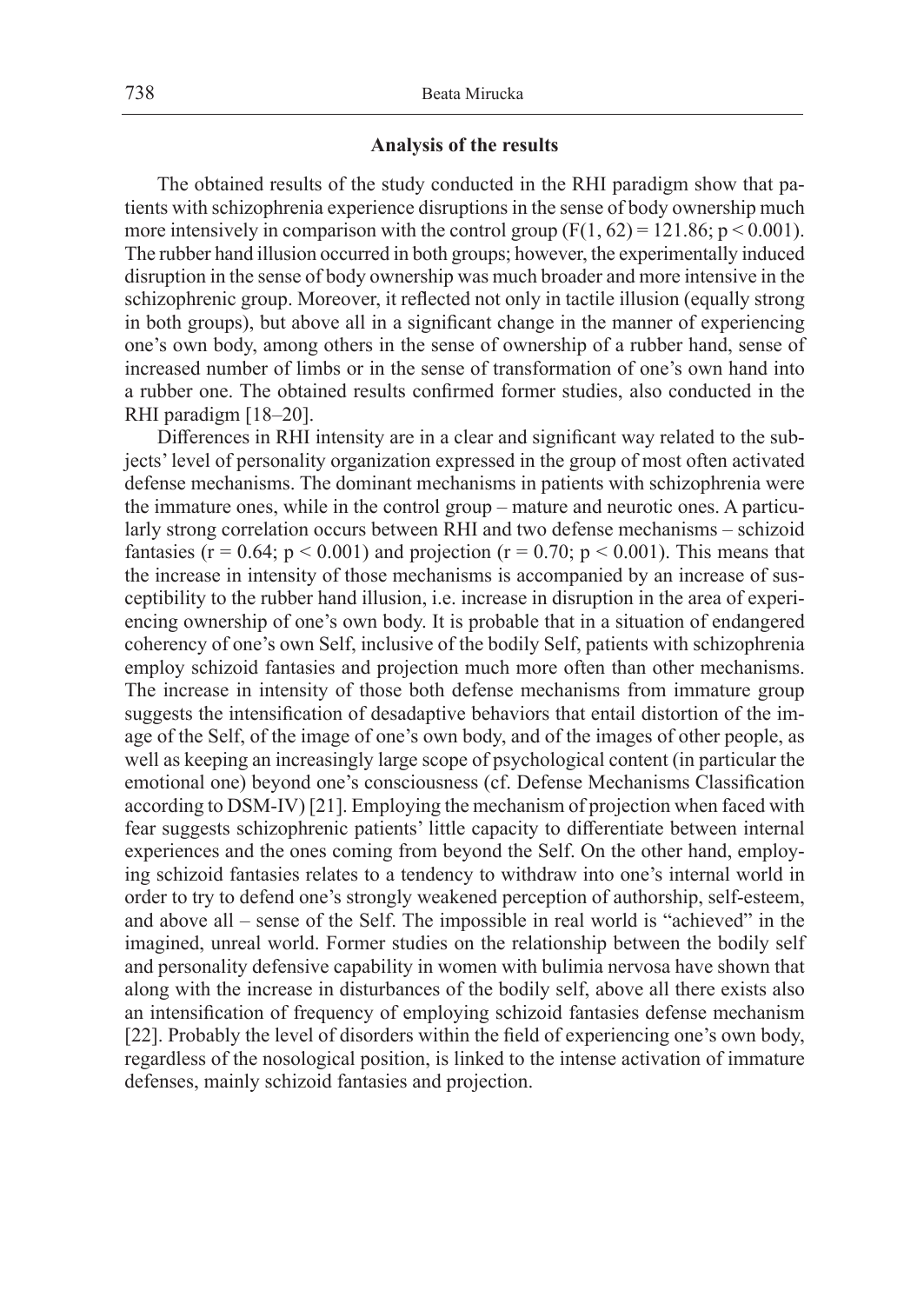# **Conclusions**

- 1) Patients with schizophrenia experience disruptions in the sense of body ownership much more intensively in comparison with people without a diagnosed mental illness.
- 2) The differences in intensity of RHI are closely related to the personality organization level of the subjects, having its reflection in the group of most commonly employed defense mechanisms. Patients with schizophrenia activate most intensively the mechanisms from immature group, while the dominant defense mechanisms in people without a diagnosed mental illness are the ones from mature and neurotic groups.
- 3) The intensity of disturbances in one's sense of body ownership (measured with RHI) remains in close relationship with two defense mechanisms from immature group: schizoid fantasies and projection.

## **References**

- 1. Damasio A. *Tajemnica świadomości*. Poznan: Rebis Publishing House; 2000.
- 2. Botvinick M, Cohen, J. *Rubber hands "feel" touch that eyes see*. Nature 1998; 391: 756.
- 3. Braithwaite JJ, Broglia E. *Autonomic emotional responses to the induction of the rubber-hand illusion in those that report anomalous bodily experiences: evidence for specific psychophysiological components associated with illusory body representations.* J. Exp. Psychol. Hum. Percept. Perform. 2014; 40( 3): 1131–1145.
- 4. Ehrsson HH, Wiech K, Weiskopf N, Dolan RJ, Passingham RE. *Threatening a rubber hand that you feel is yours elicits a cortical anxiety response.* Proc. Nat. Acad. Sci. U.S.A. 2007; 104(23): 9828–9833.
- 5. Moseley GL, Olthof M, Venema A, Don S, Wijers M, Gallace A. et al. *Psychologically induced cooling of specific body part caused by the illusory ownership of an artificial counterpart.* Proc. Nat. Acad. Sci. U.S.A. 2008; 105(35): 13169–13173.
- 6. Muller S. *Body Integrity Identity Disorder (BIID) Is the amputation of healthy limbs ethically justified?* Am. J. Bioeth. 2009; 9(1): 36–43.
- 7. De Vignemont F. *A self for the body.* Metaphilosophy 2011; 42(3): 230–247.
- 8. Tsakiris M, Haggard P. *The rubber hand illusion revisited: Visuotactile integration and selfattribution.* J. Exp. Psychol. Hum. Percept. Perform. 2005; 31(1): 80–91.
- 9. Tsakiris M, Carpenter L, James D, Fotopoulou A. *Hands only illusion: Multisensory integration elicits sense of ownership for body parts but not for non-corporeal objects.* Exp. Brain Res. 2010; 204: 343–352.
- 10. Peled A, Pressman A, Geva AB, Modai I. *Somatosensory evoked potentials during a rubberhand illusion in schizophrenia.* Schizophr. Res. 2003; 64(2–3): 157–163.
- 11. Thakkar KN, Nichols HS, McIntosh LG, Park S. *Disturbances in body ownership in schizophrenia: Evidence from rubber hand illusion and case study of a spontaneous out-of-body experience.* PLoS One 2011; 6(10): e27089.
- 12. Mirucka B, Sakson-Obada O. *Ja cielesne od normy do zaburzeń*. Sopot: Gdansk Psychology Publisher; 2012.
- 13. Kępiński A. *Schizofrenia*. Krakow: Literary Press; 2009.